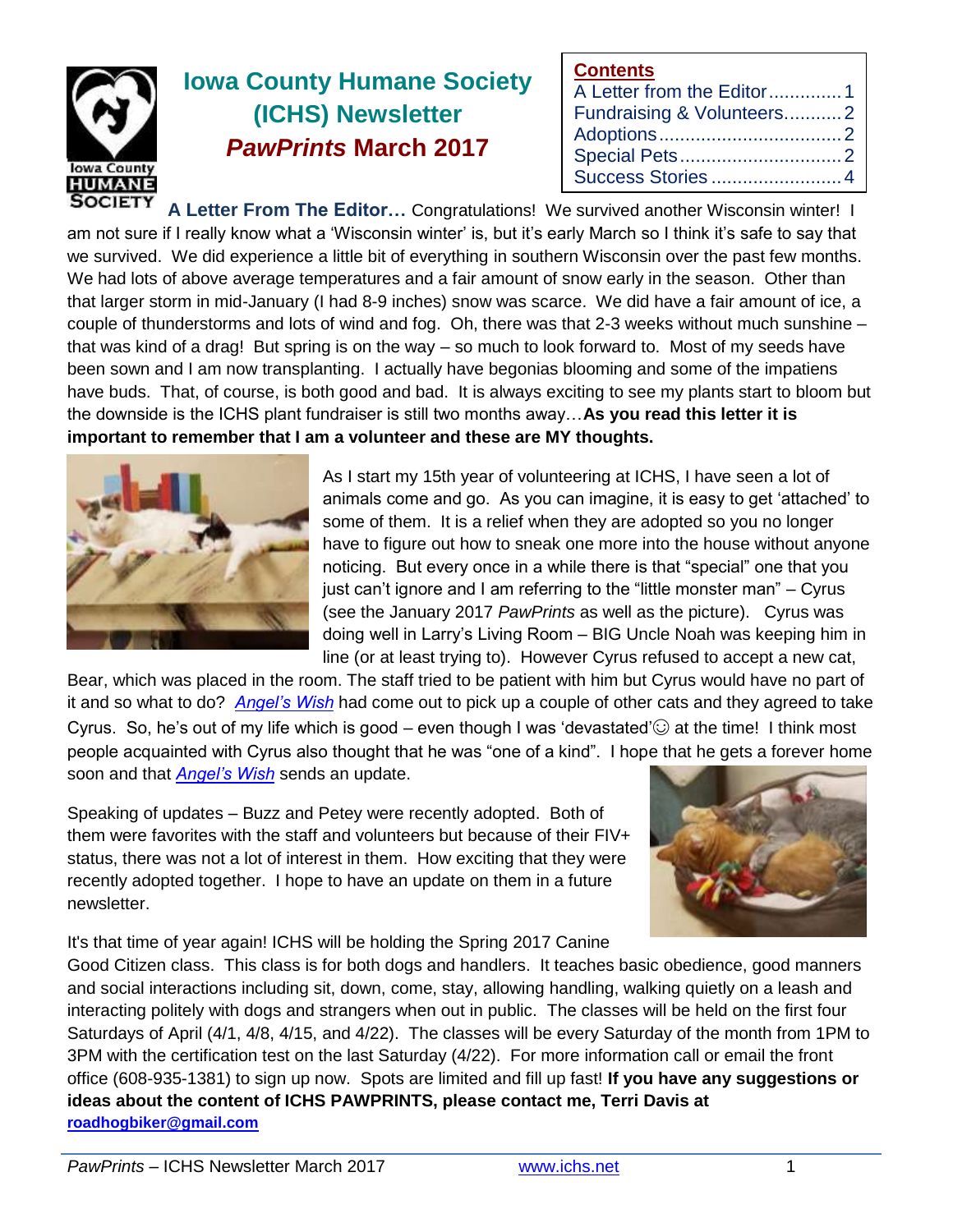## **Upcoming Fundraising Events and Volunteer Needs**

Just a reminder that ICHS is always looking for volunteers to help with the planning and implementation of our fundraisers. Our goal is to have enough volunteers so that each individual would only have to help plan and/or work at one event per year. So…if you would like to get involved with the planning and organizing of 2017's fundraisers, please contact the shelter for more details. We hope to hear from you!!!

**April 13 - ICHS Paint Your Pet Night Fundraiser** at the Firehouse in Mt. Horeb, from 6:30-9:30pm. Professional artists will walk you through painting your own animal- No experience needed! Tickets are \$60, more information can be found at www.ichs.net.

**April 21 and 22- ICHS Annual Garage Sale Fundraiser** at the shelter from 8-2pm each day. We'll have tons of great deals on new and lightly used animal items (dog & cat crates, toys, bowls, beds, collars, etc.), as well as everything else you'd expect at a garage sale! Have items to contribute? Donations can be dropped off at the ICHS Society during our open hours. Please bring only items in decent, re-sellable condition. No clothes or broken items please. If you have any questions on whether or not your items are appropriate, please email outreach@ichs.net or call (608) 935-1381. Thank you!!

**May 20 and 27- ICHS Annual Plant Sale** Fundraiser, 8:30am-12pm both days. The plant sale will feature a large variety of both annuals and perennials.

| <b>January</b>                |                       |                       |                      | <b>February</b> |                       |             |                   |
|-------------------------------|-----------------------|-----------------------|----------------------|-----------------|-----------------------|-------------|-------------------|
| <b>Cats</b>                   |                       | <b>Dogs</b>           | <b>Cats</b>          |                 |                       | <b>Dogs</b> |                   |
| Smokey                        | Eevee+                | Chickorita+           | <b>Tidus</b>         | <b>Buddha</b>   | Chocolate Chip        | Zander      | Freckles <b>☉</b> |
| Denali                        | <b>Boo</b>            | Firefly+              | Bella                | Rocky           | Blackberry            | Opal+       | <b>Molly</b>      |
| Marsala                       | Jazlyn+               | Buzz <mark>⊙⊙</mark>  | <b>Buttercup</b>     | Layla           | Ophelia <sup>C+</sup> | Cosmo       | Kate              |
| <b>Ixion</b>                  | Kiwi <mark>⊙</mark> + | Petey <b>oo</b>       | Uly                  | Jane+           | Chester <sup>1</sup>  | Addy        | Mickey            |
| <b>Steve</b>                  | Quinten+              | Klondike+             | Gypsy <mark>©</mark> | Dizzy+          | Kansas <b>⊙</b> +     | Ava         |                   |
| Rambo                         | Casey+                | Potato                | Lucky                | JoJo            | Butternut+            |             |                   |
| <b>Nicholas</b>               | Romeo+                | Goblin                | Regina               | Aria            | Whiskey               |             |                   |
| Litten+                       | Bernie+               | Havarti               |                      | Jinx+           | Fireball+             |             |                   |
| $MJ+$                         | Obie+                 | The Avengers          |                      | $Onyx+$         | Professor             |             |                   |
| Piplup+<br>$40 - 1.300 = 1.5$ | Runt+                 | Piper's 4<br>Kittens+ |                      | Turkey+         | Moody <b>O+</b>       |             |                   |

#### **January & February Adoptions**

**\*** - kitten

- denotes animal has been at ICHS for over a year/has special needs/or is elderly

+ - Transferred to Angel's Wish

# **Special Pets**

We all know that all animals are 'special' but the animals featured in this section are indeed special. These are 'special needs' animals. The special person/family who adopts one of these animals knows that this may/may not be the long-term relationship which we hope for when we open our hearts and homes to a new family member. These animals 'forever homes' with us may be just for a short time before they move on…But, nevertheless, these animals need a home and a loving family just as we all do. Are you possibly the family that could provide a home for one of these animals? If not, do you know of a family who could provide a loving home for these animals? If so, please come out to ICHS and find out more about these animals from the ICHS staff.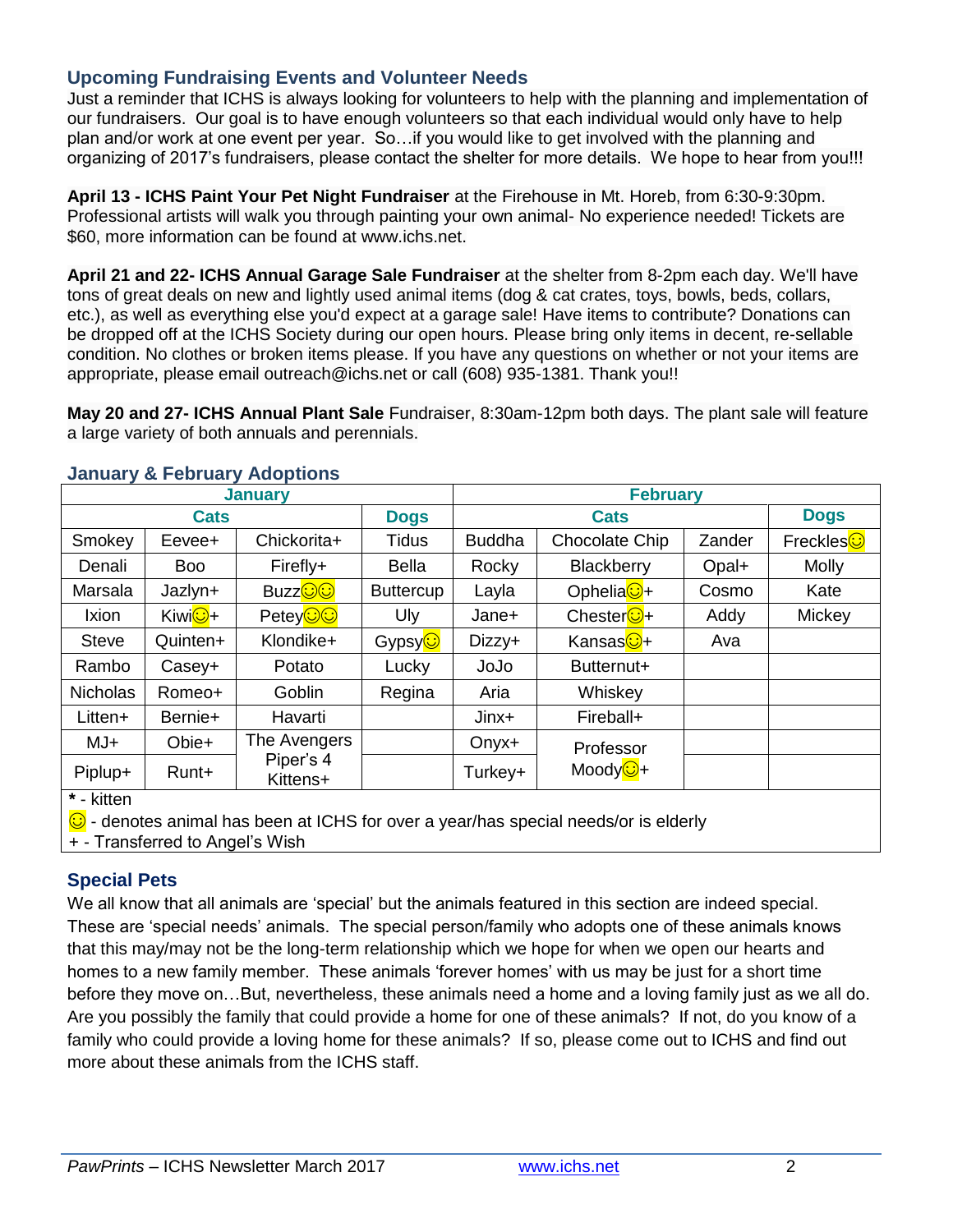### **Bandit, Piper & Gaston – FIV Kitties**



Bandit, Piper and Gaston are "normal" cats – it's just that they have the FIV virus which affects their immune systems – but slowly – over a period of years! They should live long and normal lives! **Bandit** is a young guy who came in with an apparent reaction to fleas and has significant hair loss. His hair is slowly growing back. He is a sweet

cat and loves attention. **Piper** is also a young kitty with a tremendous amount of energy. She came to the shelter with four kittens. She is very playful and also loves attention. Bandit and Piper are housed together in *Chuck's Tree House.* They are not actually "best buds" but they do tolerate each other. They don't need to be adopted together but could be. **Gaston** is about three years old and is a short, stocky kind of guy. He had the opportunity to be in the room with Bandit and Piper but he didn't think much of that arrangement so he is in a cage just waiting for YOU!

Although we call FIV cats "special", there really are no special considerations when adopting any of these three kitties. If it wasn't for the FIV+ sign on their cages, you wouldn't have a clue that they have FIV! They must be kept indoors. They may live with other indoor cats since FIV is not easily passed between cats (it would be best if your other cat(s) are good-natured and amicable to a new pal). FIV is primarily spread by serious bite wounds so if you have other cats, it is important to properly introduce FIV cats to the others (but you would do that with any cat that you bring home). It is also important to keep them free from stress so a quiet home would be best. So…Bandit, Piper and Gaston need a home.



#### **Cleo & Cheerio - FeLV Kitty**

Cleo is about a year old and has been at ICHS a few months. She is extremely playful but also loves to cuddle. This little girl is one of those whom I would bring home "in a heartbeat" if I could. But because of her FeLV status she can't live with other cats (unless they are also FeLV) which means that I can't have her – however if YOU are currently 'catless', YOU should get to know this little "love bug"! Now it may be easy to overlook her as she appears to be "kind of ordinary". She doesn't stand out – until you get to know her. Look at her closely. A

quick glance and she appears to be "just a tabby" but you will

notice that her coloring is unusual and BEAUTIFUL. She is a very petite kitty so she may have some more growing to do or perhaps she will always be petite – either way she is a little bundle of joy! **Cheerio** has only been at ICHS for a short time as well. He is white with a very pink nose. He is a nice little guy with lots of energy. He is not quite the 'cuddler' that Cleo is and he can be a bit squirmy when you pick him up. Cheerio is about the same age as Cleo. Cheerio and Cleo are 'roommates' so if YOU are looking for a pair of young kitties that will entertain YOU as well as each



other, come and get to know these two youngsters. So…Cheerio and Cleo need a home and it is hoped that they will go to the same home. $\odot$ 

Similar to FIV cats, FeLV cats also must be kept indoors and a quiet home is best. FeLV cats do need to be only cats (may live with other FeLV cats). FeLV kitties may live for years having a "normal" life span, but once/if the later stage of the infection occurs, the cat's health may deteriorate rapidly. That, of course, is one reason FeLV cats are not readily adopted – no one wants to lose their pet to illness. But Cleo and Cheerio need a home.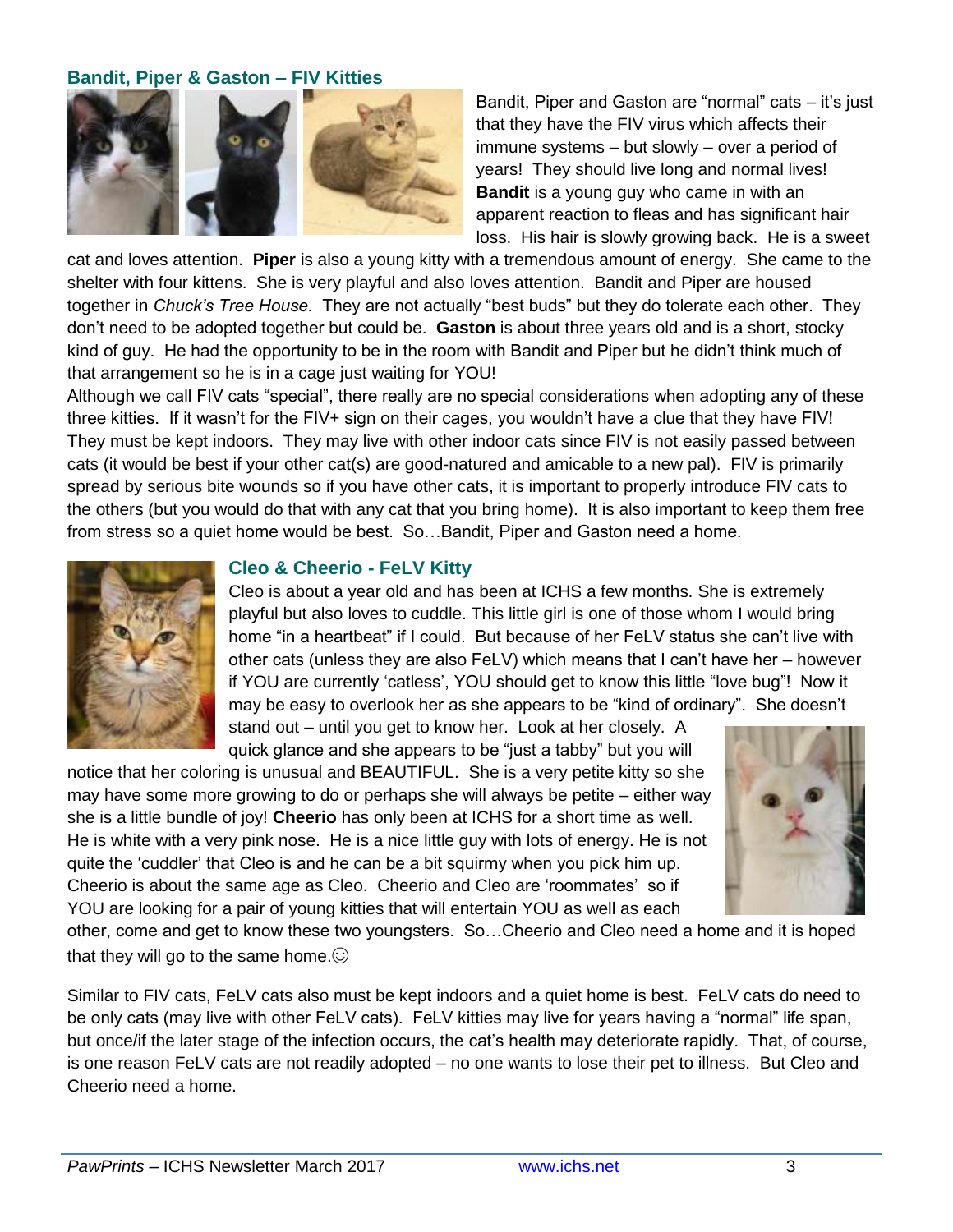## **Success Stories**

I need your help if I am to continue to feature the success stories which begin the moment your adopted companion chooses you. It is not difficult for me to write a paragraph that showcases your pet. The problem that I have is finding YOU and your pet. I don't know who you are or how to contact you. If you would be interested in sharing your pet's story in the newsletter, please e-mail me at [roadhogbiker@gmail.com.](mailto:roadhogbiker@gmail.com) A picture and a brief write-up about your pet(s) is all that I need. If I don't have enough info, I will get back to you. It would be helpful to know your pet's shelter name (if you renamed your pet), when you adopted, pet's favorite activities, other pets that you may have and whatever else you would like to include. If you are not able to send a picture, that's OK. Many of you send periodic updates regarding your adopted pet to the shelter. I can use those write-ups if you would please indicate (in your letter/e-mail to ICHS) that you are giving me permission to include your pet's story in the newsletter. I hope to hear from you!

I was sent the following story well over a year ago and I somehow managed to lose it (I'm so sorry about that). But Finn (the kitty) and Billy's family persevered and we're finally getting their story in *PawPrints.*



Hi ICHS! It's been a while since our adoptions, so we wanted to check in to let you know about our new home. Our new owner, Pat, welcomed us into her home a few years ago after the loss of her beloved pets. With a broken heart, she made a special place for us in her life. We are well cared for, safe and loved (some would even say we're spoiled). Even though we were not adopted at the same time, we have grown to love one another like siblings. We are a very happy family. Without ICHS' help, we would not have had the opportunity to find our forever home. Thank you for taking us in after being surrendered by our previous owners. The care and companionship you provided bridged the gap for us until a new home was found. We trusted you to find us a new family and are forever grateful that you did! Here are two recent photos of us so you know we're happy and healthy!





Sam (shelter name Ray) turned 8 months old the other day and got his first professional groomer treatment of a bath, nail trim. and a hair cut trim! The groomer couldn't believe he was only a puppy of 8 months and weighing in at over 70 pounds! Sam did ok at groomers, but he just hates getting wet, and going in water. He loves riding in the car, as he likes to be with us all the time, but sits in middle of back seat and looks out front window. At home he is all puppy and wants to play almost all the time, day or night!



I thought you guys would appreciate seeing some pictures of our two kittens. We adopted them right after Christmas, and they have settled in beautifully. We did change their names to Maggie (Magnolia) and Kevin (Woogie). We love them and they love us! They are champion purrers. Maggie, to our surprise, turned out to be a ball of energy, and Kevin is an all-the-time snuggler. He's incredibly laidback. They've really bonded well, and now are inseparable. They do more than take naps, but they're usually moving so fast I can't get pictures.



This is how Garfield begs for food, he must think he's puss in boots lol! So fricking cute, can't believe he was passed up so many times! We love everything about him! #adoptfiv